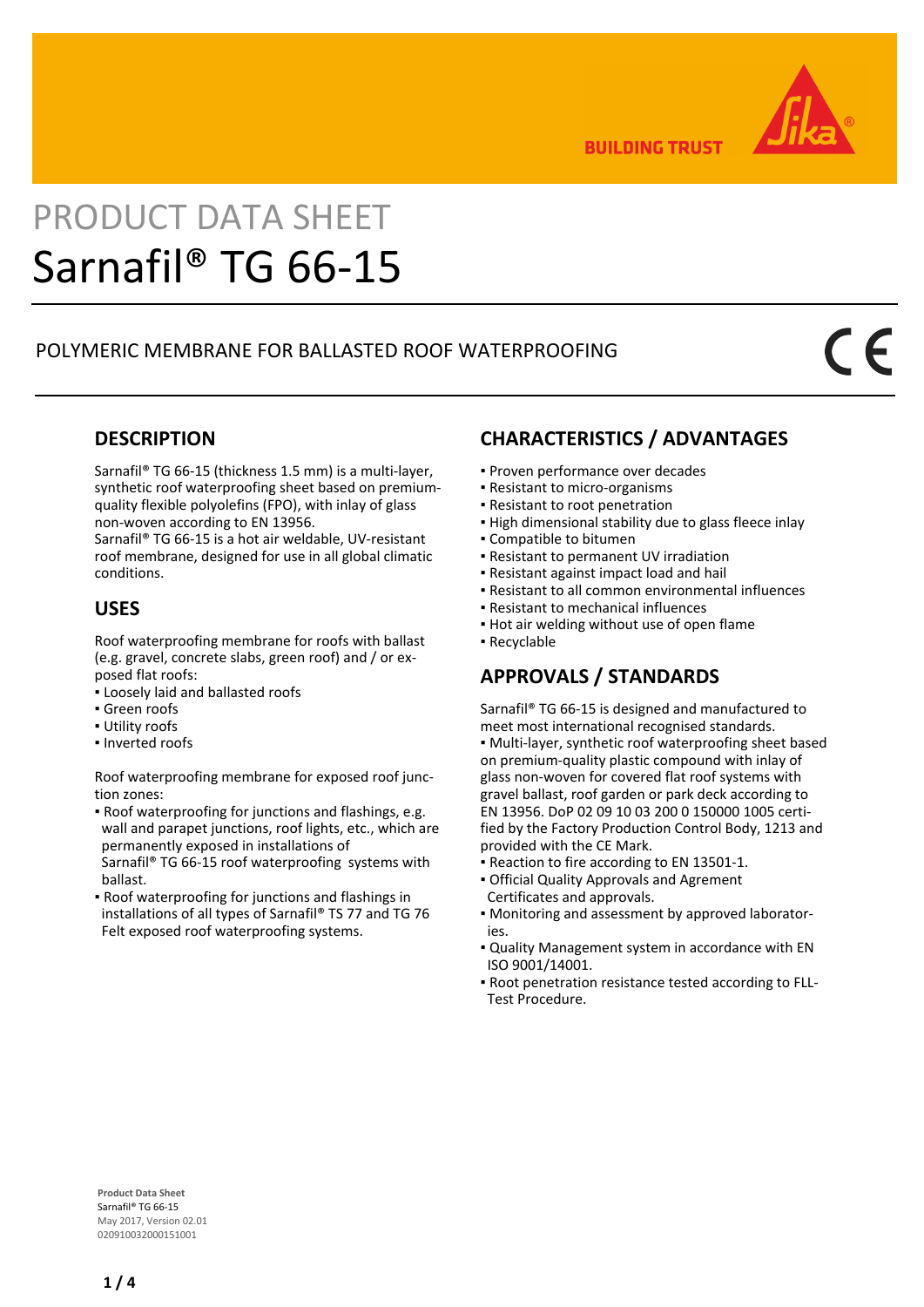## **PRODUCT INFORMATION**

| <b>Packaging</b>           |                                                                                                                                                                                                                         | Sarnafil® TG 66-15 standard rolls are wrapped individually in a blue PE-foil. |  |
|----------------------------|-------------------------------------------------------------------------------------------------------------------------------------------------------------------------------------------------------------------------|-------------------------------------------------------------------------------|--|
|                            | Roll length:                                                                                                                                                                                                            | 20.00 m                                                                       |  |
|                            | Roll width:                                                                                                                                                                                                             | 2.00 m                                                                        |  |
|                            | Roll weight:                                                                                                                                                                                                            | 60.00 kg                                                                      |  |
| Appearance / Colour        | Surface:                                                                                                                                                                                                                | matt                                                                          |  |
|                            | Colours:                                                                                                                                                                                                                |                                                                               |  |
|                            | Top surface:                                                                                                                                                                                                            | beige<br>grey (nearest RAL 7040)                                              |  |
|                            | Bottom surface:                                                                                                                                                                                                         | black                                                                         |  |
| <b>Shelf life</b>          | packaging.                                                                                                                                                                                                              | 5 years from date of production in unopened, undamaged and original           |  |
| <b>Storage conditions</b>  | Rolls must be stored between +5 °C and +30 °C in a horizontal position on<br>pallet, protected from direct sunlight, rain and snow. Do not stack pallets<br>of rolls or any other material during transport or storage. |                                                                               |  |
| <b>Product Declaration</b> | EN 13956                                                                                                                                                                                                                |                                                                               |  |
| <b>Visible Defects</b>     | Pass                                                                                                                                                                                                                    | EN 1850-2                                                                     |  |
| Length                     | 20 m (-0 % / +5 %)                                                                                                                                                                                                      | EN 1848-2                                                                     |  |
| Width                      | $2 m (-0.5 % / + 1 %)$                                                                                                                                                                                                  | EN 1848-2                                                                     |  |
| <b>Effective Thickness</b> | 1.5 mm (-5 % / +10 %)                                                                                                                                                                                                   | EN 1849-2                                                                     |  |
| <b>Straightness</b>        | $\leq 30$ mm                                                                                                                                                                                                            | EN 1848-2                                                                     |  |
| <b>Flatness</b>            | $\leq 10$ mm                                                                                                                                                                                                            | EN 1848-2                                                                     |  |
| Mass per unit area         | 1.5 kg/m <sup>2</sup> ( $-5$ %/ $+10$ %)                                                                                                                                                                                | EN 1849-2                                                                     |  |

## **TECHNICAL INFORMATION**

| <b>Resistance to Impact</b>           | hard substrate                                                       | $\geq 800$ mm              | EN 12691                                     |
|---------------------------------------|----------------------------------------------------------------------|----------------------------|----------------------------------------------|
|                                       | soft substrate                                                       | $\geq 1000$ mm             |                                              |
| <b>Resistance to Static Load</b>      | soft substrate                                                       | $\geq 20$ kg               | EN 12730                                     |
|                                       | rigid substrate                                                      | $\geq$ 20 kg               |                                              |
| <b>Resistance to Root Penetration</b> | Pass                                                                 |                            | EN 13948                                     |
| <b>Tensile Strength</b>               | longitudinal (md) <sup>1)</sup>                                      | $\geq 9$ N/mm <sup>2</sup> | EN 12311-2                                   |
|                                       | transversal (cmd) <sup>2)</sup>                                      | $\geq$ 7 N/mm <sup>2</sup> |                                              |
|                                       | $1)$ md = machine direction<br>$^{2)}$ cmd = cross machine direction |                            |                                              |
| Elongation                            | longitudinal (md) <sup>1)</sup>                                      | $\geq$ 550 %               | EN 12311-2                                   |
|                                       | transversal (cmd) <sup>2)</sup>                                      | $\geq$ 550 %               |                                              |
|                                       | $1)$ md = machine direction<br>$^{2)}$ cmd = cross machine direction |                            |                                              |
| <b>Dimensional Stability</b>          | longitudinal (md) <sup>1)</sup>                                      | ≤ $ 0.2 $ %                | EN 1107-2                                    |
|                                       | transversal (cmd) <sup>2)</sup>                                      | ≤   0.1   %                |                                              |
|                                       | $1$ md = machine direction<br>$^{2)}$ cmd = cross machine direction  |                            |                                              |
| <b>Joint Shear Resistance</b>         | $\geq$ 500 N/50 mm                                                   |                            | EN 12317-2                                   |
| <b>Foldability at Low Temperature</b> | $≤ -45 °C$                                                           |                            | EN 495-5                                     |
| <b>Reaction to Fire</b>               | Class E                                                              |                            | EN ISO 11925-2, classification to EN 13501-1 |

**Product Data Sheet** Sarnafil® TG 66-15 May 2017, Version 02.01 020910032000151001



**BUILDING TRUST**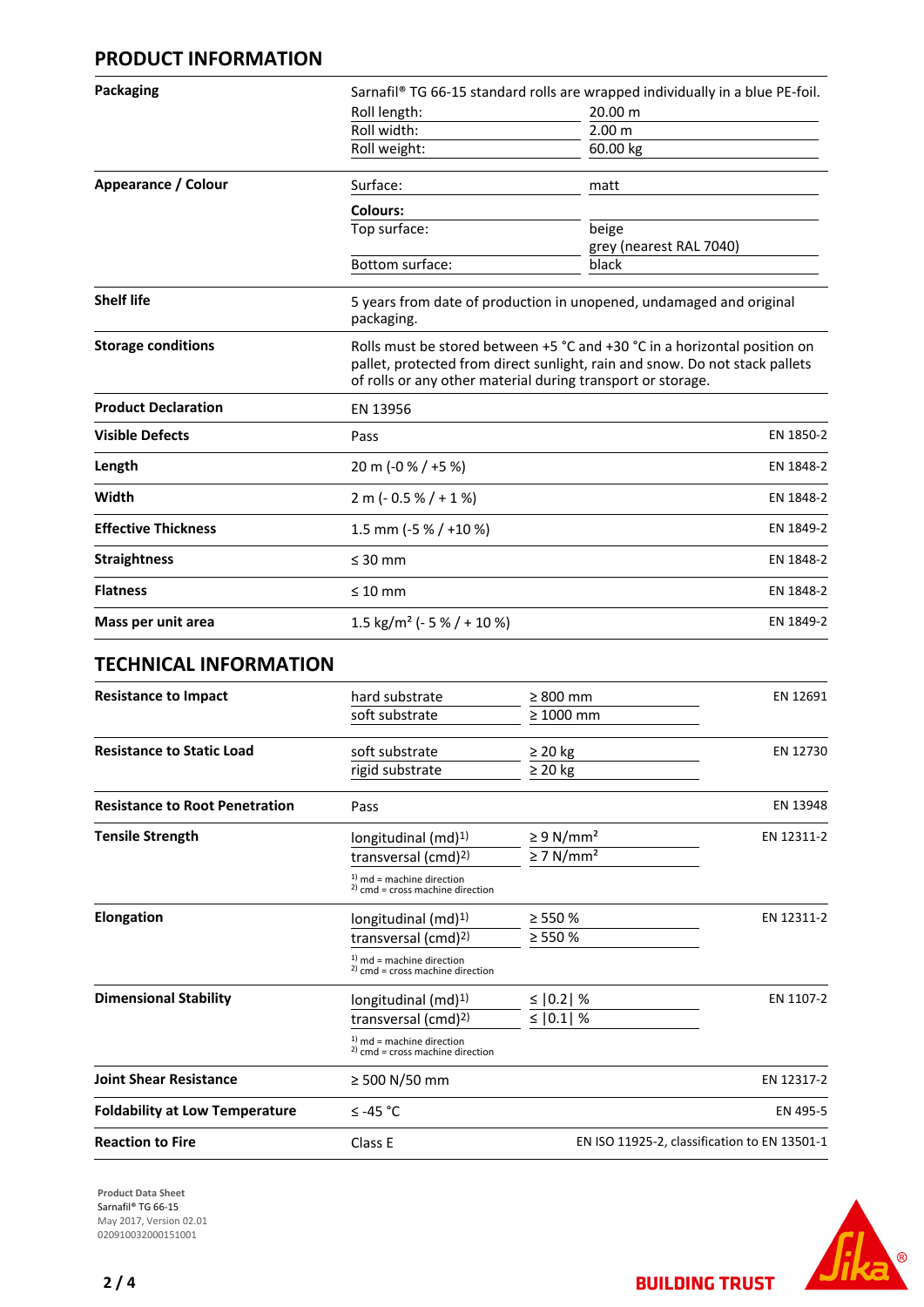| <b>Effect of Liquid Chemicals, Including</b><br>Water | On request                                                                                                                                                                                                                                                                                                                                                                                                                                                                      | EN 1847        |
|-------------------------------------------------------|---------------------------------------------------------------------------------------------------------------------------------------------------------------------------------------------------------------------------------------------------------------------------------------------------------------------------------------------------------------------------------------------------------------------------------------------------------------------------------|----------------|
| <b>Exposure to Bitumen</b>                            | Pass <sup>3</sup><br><sup>3)</sup> Sarnafil <sup>®</sup> T is compatible to old bitumen                                                                                                                                                                                                                                                                                                                                                                                         | EN 1548        |
| <b>Resistance to UV Exposure</b>                      | Pass (> 5000 h / grade 0)                                                                                                                                                                                                                                                                                                                                                                                                                                                       | EN 1297        |
| <b>Water Vapour Transmission</b>                      | $\mu = 150'000$                                                                                                                                                                                                                                                                                                                                                                                                                                                                 | EN 1931        |
| Watertightness                                        | Pass                                                                                                                                                                                                                                                                                                                                                                                                                                                                            | <b>EN 1928</b> |
| <b>SYSTEMS</b>                                        |                                                                                                                                                                                                                                                                                                                                                                                                                                                                                 |                |
| <b>System Structure</b>                               | Wide range of accessories is available e.g. prefabricated parts, roof drains,<br>scuppers, protection sheets and separation layers.<br>The following materials are strongly recommended:<br>• Sarnafil® T 66-15 D Sheet for detailing<br>• Sarnafil® T Metal Sheet<br>• Sarnabar<br>• Sarnafil® T Welding Cord<br>• Sarnafil® T Prep / Sarnafil® T Wet Task Set<br>$\bullet$ Sarnacol® T 660<br>Solvent T 660<br>• Sarnafil® T Clean                                            |                |
| Compatibility                                         | Sarnafil® TG 66-15 may be installed on all thermal insulations and levelling<br>layers suitable for roofing. No additional separation layer is required. Prob-<br>ably a fire protection layer is necessary.<br>Sarnafil® TG 66-15 is suitable for installation directly on top of existing,<br>carefully cleaned, level bituminous roofing, e.g. re-roofing over old flat<br>roofs.<br>Colour changes in membrane surface may occur in case of direct contact<br>with bitumen. |                |

## **APPLICATION INFORMATION**

| <b>Ambient Air Temperature</b> | $-20$ °C min. / +60 °C max. |
|--------------------------------|-----------------------------|
| <b>Substrate Temperature</b>   | $-30$ °C min. / +60 °C max. |

## **APPLICATION INSTRUCTIONS**

### **SUBSTRATE QUALITY**

The substrate surface must be uniform, smooth and free of any sharp protrusions or burrs, etc. The supporting layer must be compatible to the membrane, solvent resistant, clean, dry and free of grease and dust. Metal sheets must be degreased with Sarnafil® Cleaner before adhesive is applied.

#### **APPLICATION**

Installation works must be carried out only by Sika instructed contractors for roofing.

Installation of some ancillary products, e.g. contact adhesives / cleaners is limited to temperatures above +5°C. Please observe information given by Product Data Sheets.

Special measures may be compulsory for installation below +5 °C ambient temperature due to safety requirements in accordance with national regulations.

#### **APPLICATION METHOD / TOOLS**

#### **Installation procedure:**

According to the valid installation instructions of manufacturer for Sarnafil® TG 66-types system for ballasted or fully adhered roofs.

### **Fixing Method:**

Loosely laid and covered with ballast. Mechanical fixing at the roof perimeter with Sarnabar including Sarnafil® T Welding Cord is obligatory to keep membrane in place. Roof waterproofing membrane is installed by loose laid and covered with ballast according to local wind load situation.

#### **Adhered roof junction areas and flashings:**

Sarnafil® TG 66-15 is adhered to substrate layers such as reinforced concrete rendering, timber panels, metal sheets, etc. by contact adhesive Sarnacol® T 660. Seam overlaps are welded by hot air.

**BUILDING TRUST** 



**Product Data Sheet** Sarnafil® TG 66-15 May 2017, Version 02.01 020910032000151001